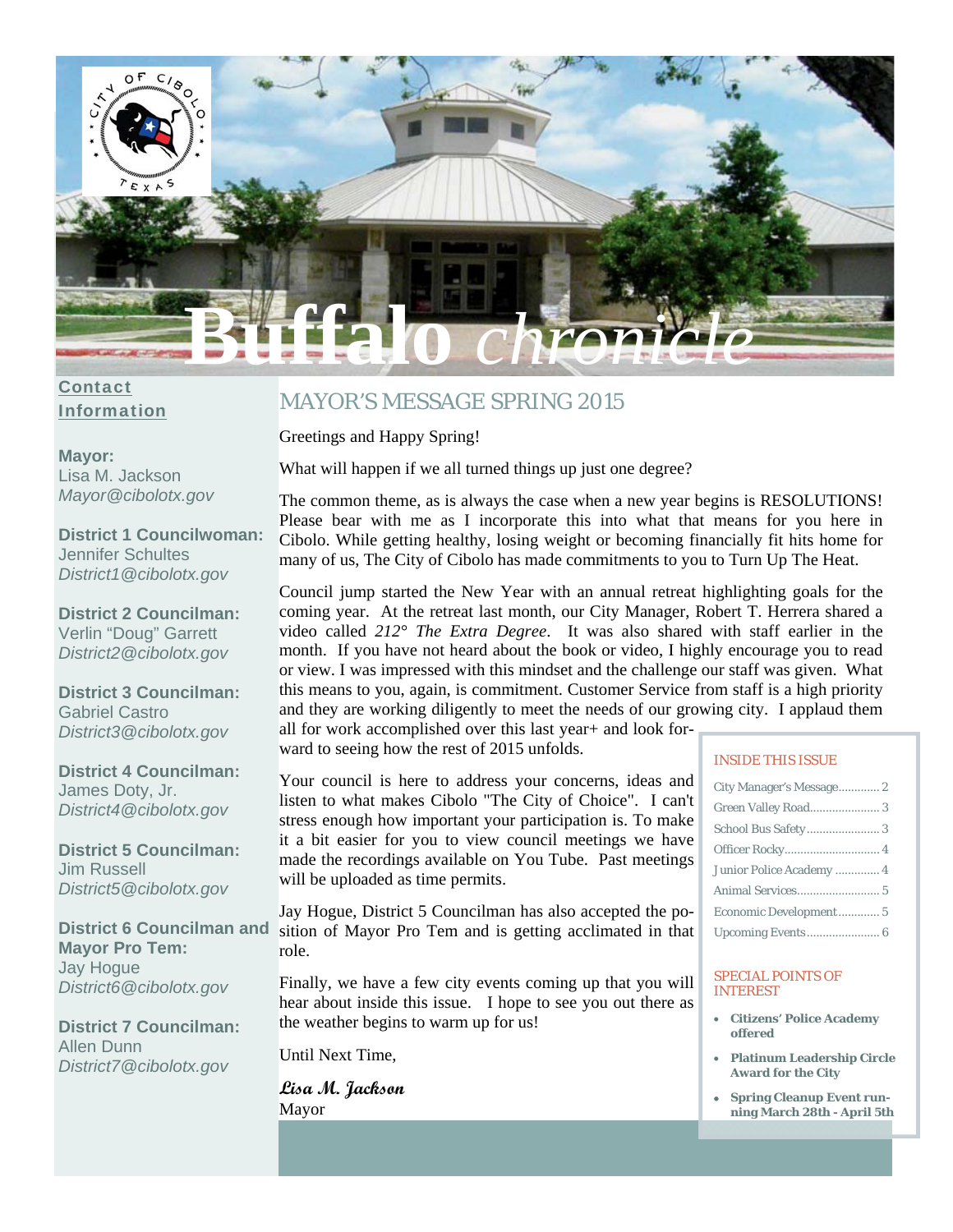# CITY MANAGER'S MESSAGE

2015 has many positive happenings in store for the City of Cibolo and its citizens:

 $\sqrt{\phantom{a}}$  In early January, RVK Architects presented their preliminary designs for the improvements to the new community event center. Located at 201 Loop 539, the 32,120 square foot structure will be a multi-use building designed to meet the growing recreational and social needs of the community. Some of the amenities include: basketball/ volleyball courts, gym/weight/exercise rooms, locker rooms, banquet space, community meeting rooms, catering kitchen, outdoor amphitheater, splash pad, and office space. Additional site plans are available to view under the news section of the City website at **www.cibolotx.gov**.



- $\sqrt{\phantom{a}}$  In late January, McCall & Associates met with the City staff to present their first renditions of architectural design concepts for the renovation and expansion of Fire Station #1 which is located at Loop 539 and Meek Street in downtown Cibolo. The Fire Station #1 Project was approved in the November 2013 Bond Election. The new fire station will include office areas for fire administration and the fire marshal, a more comfortable living arrangement, create more space for the firefighters, additional firefighting equipment, and accommodate the opportunity for growth.
- $\sqrt{\phantom{a}}$  The Green Valley Road Project is scheduled for completion by August 2015. This project consists of reconstructing and realigning Green Valley Road, west of FM 1103, for approximately 2,800 linear feet. Included in the project are significant drainage and water distribution improvements, new sidewalks, the addition of traffic signalization at F.M. 1103, and all new utilities. This project will significantly enhance traffic flow in this area in support of the new 155,000 square foot Cibolo Valley Elementary School being constructed by the Schertz-Cibolo-Universal City School District.

The City has now acquired property to develop a youth sports complex (soccer/baseball/softball fields) at South Main Street and Schaeffer Road. Design concepts will be forthcoming and available to view on the City website at a future date.

Our City Administration is looking forward to the progression of these projects in the year ahead.

Thank you,



City Manager

### **Platinum Leadership Circle Award**

The City of Cibolo has earned a Platinum Leadership Circle Award for our efforts at financial transparency. In 2014, the Texas Comptroller enhanced their Leadership Circle program by adding criteria specific to an entity's debt and thereby added the platinum award level designation. The Texas Transparency website recognizes entities that are participating in this program.



**Texas Comptroller** Leadership Circle Platinum Member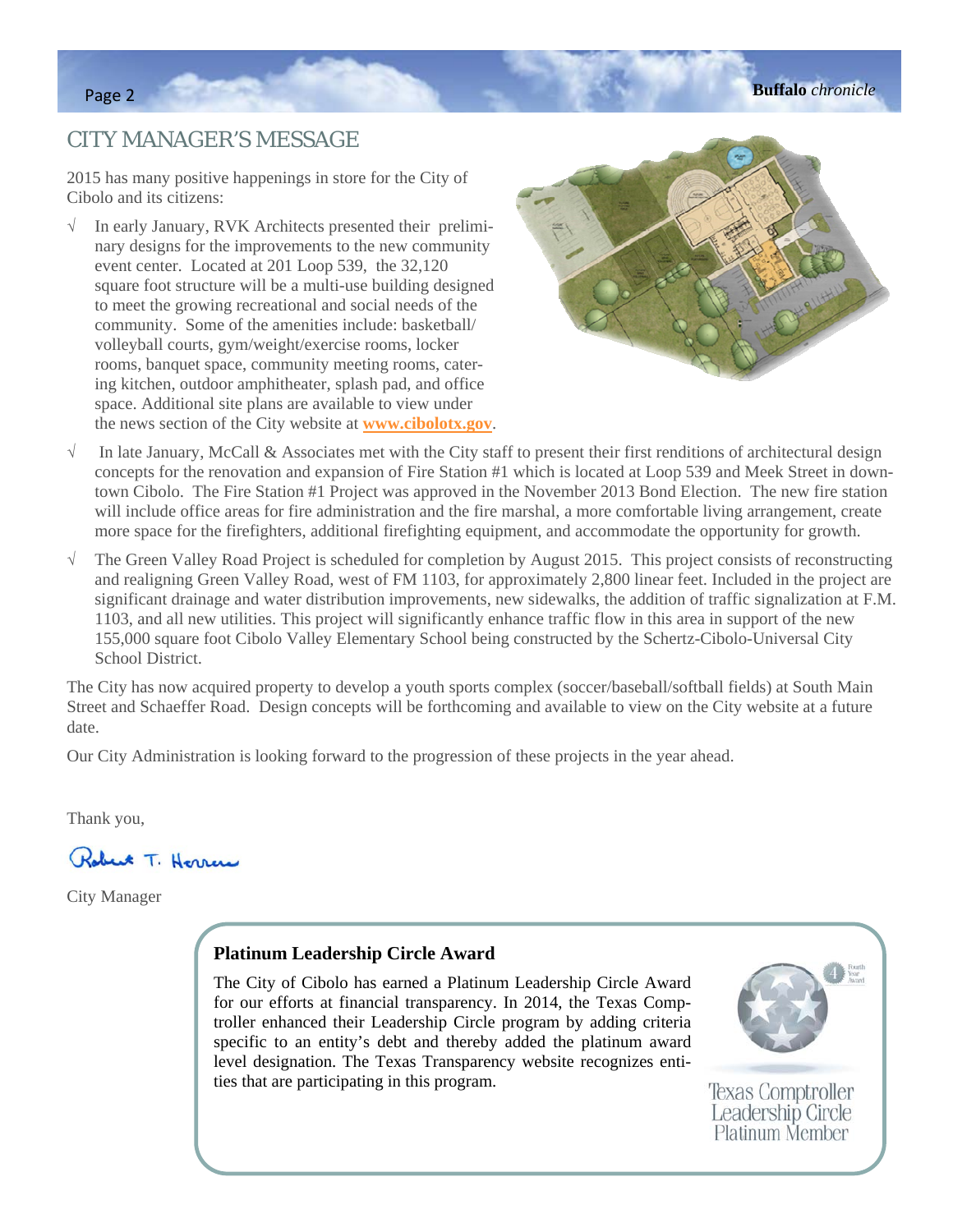# GREEN VALLEY ROAD WORK

Blanton Developments (Turning Stone), working in conjunction with the City of Cibolo and the Schertz-Cibolo-Universal City I.S.D. will be undertaking a major road project on Green Valley Road, at F.M. 1103. This project is expected to be started by March 2015.

This project includes the re-alignment of Green Valley Road where it intersects F.M. 1103. Green Valley Road will be widened to a 5 lane road (4 travelling lanes and one center turn lane), will become a fully signalized (traffic signal) intersection at F.M. 1103, and will have underground drainage and sidewalks on both sides of the street. This project is critical to the new elementary school (Cibolo Valley Elementary School) under construction on Green Valley Road, which is scheduled to open August 2015.

This project is funded partially by Cibolo, partially by the school district, with the majority of the funding being supplied by Blanton Developments. Additionally, the City, working with Guadalupe County Road and Bridge, will be resurfacing Green Valley Road from the west end of the major project westward towards Dean Road.

# SCHOOL BUS SAFETY

#### STOP FOR SCHOOL BUSES LOADING AND UNLOADING

The Cibolo Police Department has been working closely with the Schertz Cibolo Universal City School District Transportation Department to help bring awareness and increase safety associated with the operation of school buses in our community.



By engaging the community, we have found that many motorists are not familiar with Texas law requiring motorists to stop for school buses loading and unloading. State law requires motorists traveling in either direction to stop for school buses unless they are on a divided highway.

#### Texas School Bus Law

- $\Rightarrow$  Stop for flashing red lights on a school bus, regardless of which direction you're headed.
- $\Rightarrow$  Continue your trip once the bus has moved, the flashing lights stop flashing or the bus driver signals it's okay to pass.
- $\Rightarrow$  Violations can lead to a \$1,000 fine.

Please contact the Cibolo Police Department if you have a traffic safety concern or visit the City of Cibolo website for valuable safety tips or to report a traffic complaint.

Please visit our website for additional safety tips for motorists and students.



### Garbage Cart Pick Up

The City of Cibolo contracts with Bexar Waste for garbage service within the city. That contract authorizes each resident one (1) 95 gallon trash cart and one (1) recycle bin (18 gallon bin or 96 gallon cart) to be provided under the contract. Bexar Waste has initiated collection of additional carts held by residents. If a resident desires an additional cart, they may request one at an additional monthly fee. Resident-owned carts will still be emptied and you may leave up to an additional 12 bags at curbside for pick up as well. If you have any questions, please call the Utilities department at 210-658-9900, option 1.



### Marion Community Library

The Marion Library has some upcoming events - such as a children's activity day and a domino tournament geared toward senior citizens. Anyone residing in Guadalupe County is welcome to utilize the library services. Visit the library at 500 Bulldog Lane, P.O. Box 619, Marion, TX 78124 (830) 914-2371 or go online for more information: **http://mcla36.wix.com/ marioncommunitylib**

*Stop for flashing red lights on a school bus, regardless of which direction you're headed.*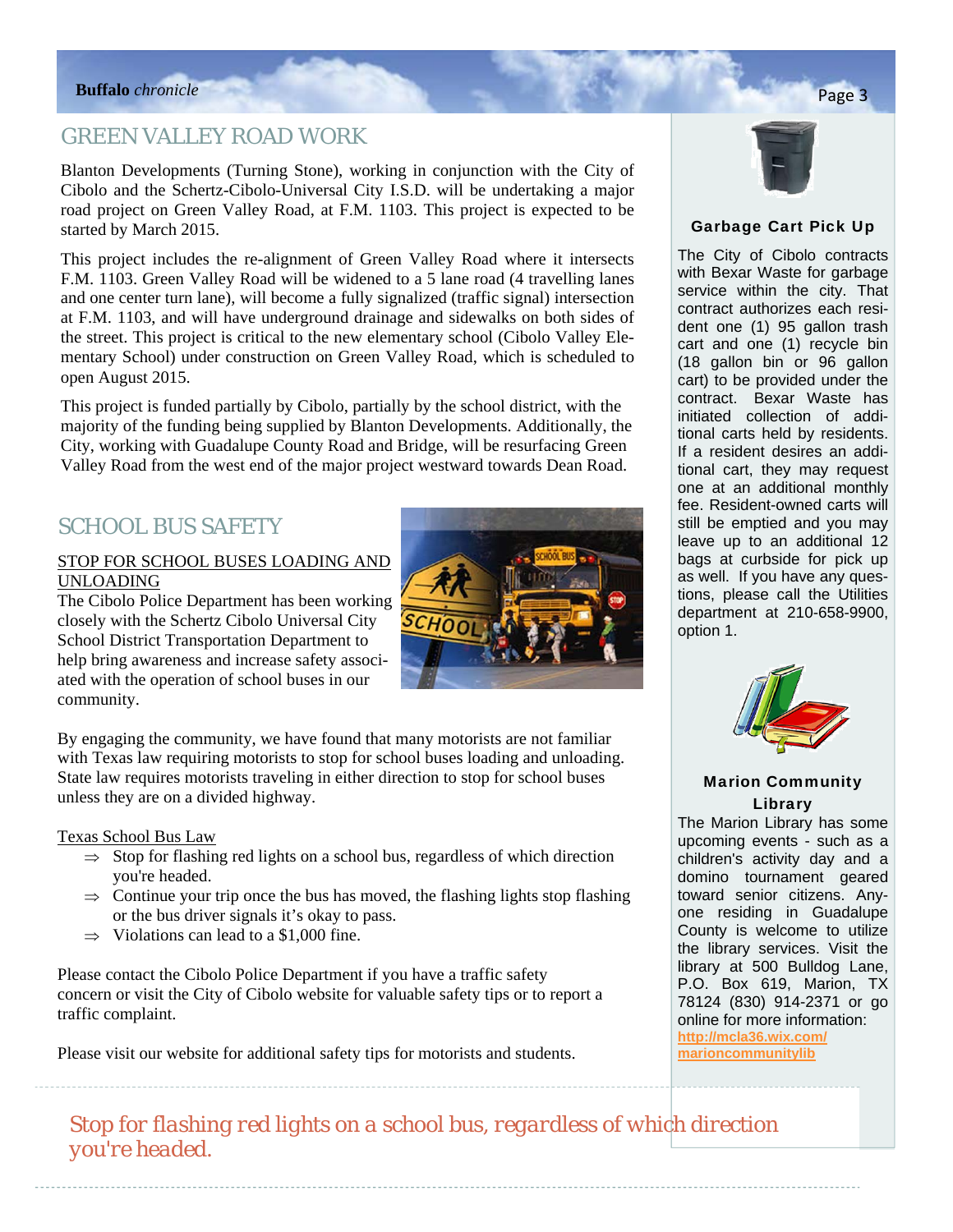### Cibolo Ranked as # 7 Safest City in Texas

On February 3, 2015 an internet based consumer group released a study identifying the safest cities in Texas based upon information contained in FBI Uniform Crime Reports. The City of Cibolo ranked #7 in the state of midsized cities with populations between 20,000 and 50,000 and #15 overall out of 210 cities ranked. Cibolo was the only city in the San Antonio Metropolitan Area to rank in the top 50 safest cities. For more information visit our website.

### Citizens' Police Academy

Have you ever wondered what it is like to be a Cibolo Police Officer? Please join us for the Cibolo Citizens' Police Academy slated to start on April 8, 2015. The class meets every Wednesday for 10 weeks from 7 p.m. - 10 p.m. at the Cibolo Police Department. The CPA is an exciting program that offers citizens an opportunity to learn more about the operations of the Police Department as well as assist in helping to make Cibolo a safer place to live. For applications or for more information, please visit us at **www.cibolotx.gov** or in person at the Cibolo Police Department.

í

# OFFICER ROCKY

The Cibolo Police Department welcomes its newest officer, K-9 "Rocky", thanks to a grant from K9s4Cops. The grant not only allowed the department to obtain an additional K-9 to help protect our community, but also allowed both the handler and K-9 to attend a 5 week training academy at AMK9 Academy in Anniston, Alabama. Upon completion of the academy both the K-9 and handler received numerous certifications to include the NAPWDA Narcotics Certification.

Rocky is trained in narcotics detection and is a veteran working dog who served in Afghanistan from 2012 to 2014 in direct support of combat operations. The City of Cibolo would like to thank K9s4Cops for their generous grant to our organization.

Rocky's handler, Officer Angel Leos, has served with the Cibolo Police Department since May of 2011 and previously served in the United States Marine Corps. Cibolo will now have two veterans, working together to protect our citizens. Officer Leos said "I am happy to work with another veteran that is driven and has determination." Leos expressed his appreciation and said he feels lucky to have been selected for this position so that he can continue to serve the citizens of Cibolo in his new capacity.



*K-9 Rocky with Officer Angel Leos* 

# JUNIOR POLICE ACADEMY

The Cibolo Police Department will host the 2nd Annual Junior Police Academy. The Junior Police Academy is open to boys and girls ages 10-13 years.

Two sessions have been planned for June 15-19 and June 22-26. Camps will run Monday-Friday from 8a-12p. The academy gives children a chance to interact with officers of the Cibolo Police Department and engage with positive role models.

For applications or for more information, please visit us at **www.cibolotx.gov** or in person at the Cibolo Police Department.

*The City of Cibolo ranked #7 Safest City in the state of mid-sized cities with populations between 20,000 and 50,000.*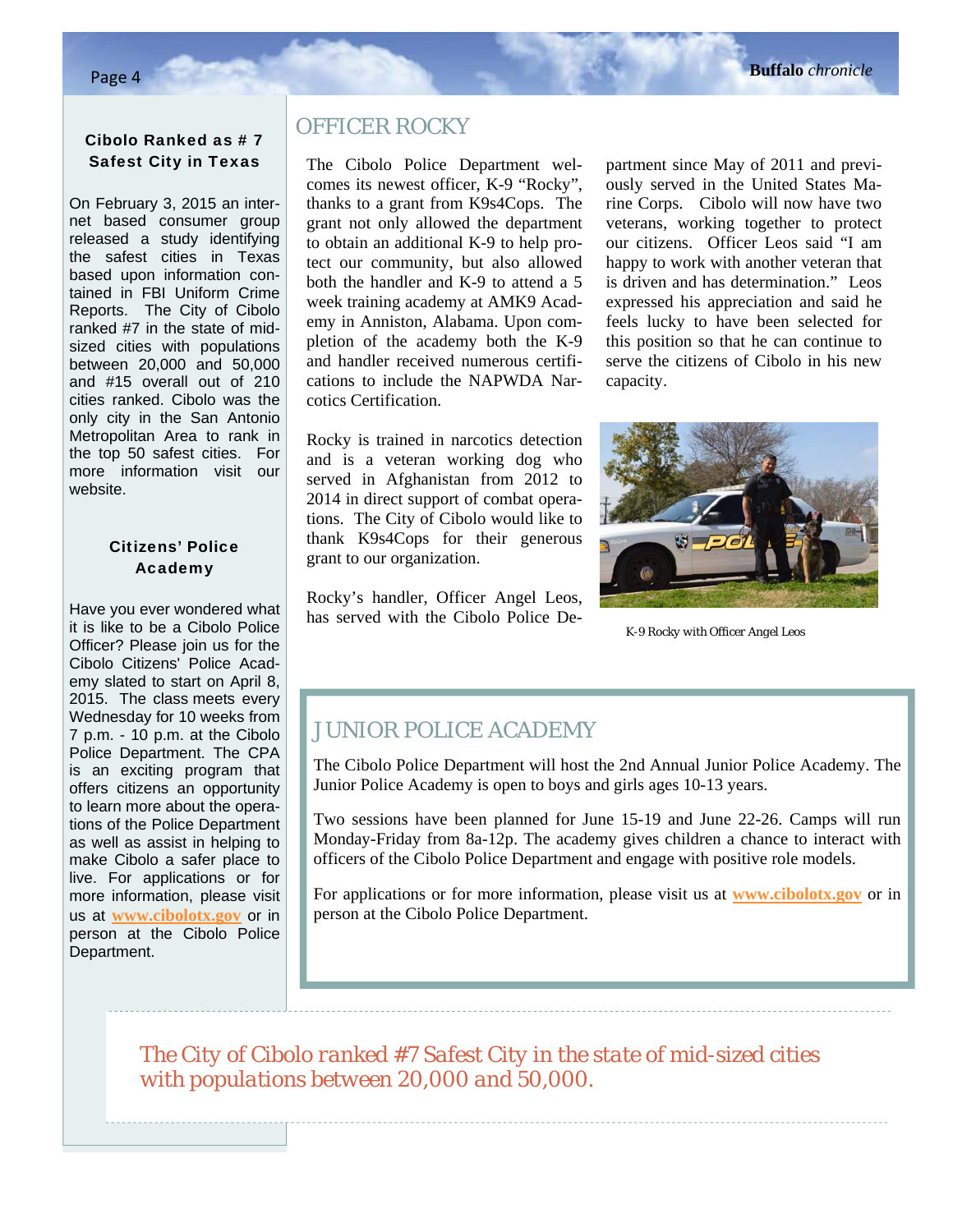## ANIMAL SERVICES

Did you know? The City of Cibolo has an animal shelter. The shelter is located at 108 Cibolo Drive directly behind the Cibolo Post Office off of FM 1103.

The shelter is open Monday through Friday from 8am to 5pm and on Saturday until noon. For general inquiries and questions contact Animal Services at 210-659-1999 or **210-659-4851** (Shelter Direct) or via email at **animalservices@cibolotx.gov** or visit our website at **www.cibolotx.gov**. For after-hours assistance or to request Animal Services please contact our Dispatch Center at 210-619-1200 (Schertz PD provides dispatch services for Cibolo).

We recognize that we have a very active community and many of our residents often jog or visit our parks accompanied by their pets. Animal services would like to remind pet owners that City ordinance requires all pets to be kept on a leash at all times. No animal can be at large at any time in the City of Cibolo.

Please visit our website and/or our Facebook for additional information on:

- Pet Adoption
- Pet Regulations
- Volunteering
- Wildlife

### ECONOMIC DEVELOPMENT

The City of Cibolo Economic Development Corporation remained busy through 2014. Several projects are currently underway throughout the city and further growth is expected in the future. Construction of the new Wal-Mart Super Center began in late July of 2014 and it is expected to be completed by early fall 2015, just in time for the holiday season. Other retail development is taking place within the vicinity of Cibolo's new Wal-Mart. Cibolo Marketplace, a new 20,000 square foot retail center, broke ground in June and will host stores such as Dutch Boy Cleaners, Little Caesars Pizza, K Nails & Spa, Hair Salon and an Alamanza Family Eye Care. Others are expected to come by the end of the year.

The Shops at Cibolo Bend will be breaking ground on their 50,000 square foot retail center project next month, with stores such as Petco, Dollar Tree, a nail salon, a full service bank, and restaurants to name a few. CVS Pharmacy is also building a new store in Cibolo, at the intersection of Main at FM1103. Building plans for this new pharmacy have been submitted, with construction expected to start within the next few months. These new retail developments, around the FM 1103 and Main Street intersection, will provide several new dining and retail options for residents.

We are also excited to announce that HEB will be building in Cibolo. They will introduce a 70,000 square foot, full service grocery store. In addition, this project will add 25,000 square feet in retail and other services. HEB is scheduled to start activity in 2016.

The Economic Development Corporation was also able to recruit new jobs to the city with growth in our industrial area. New industry includes companies such as Total Safety, an oil & gas safety equipment company, O G Supply, a manufacturing company, SeatCraft a home theater seating manufacturer, and Pack Pro of Texas, which supports custom packaging & shipping for industrial users.

### Cibolo Spring Cleanup Saturday, March 28<sup>th</sup> -April 5<sup>th</sup>

From 8:00 AM until 5:00 PM, drop offs can be made at Bexar Waste's Collection point at 2221 FM 3009 (Near Live Oak Rd).

Spring cleanup is for Cibolo residents (no commercial) who pay for garbage service. A current Cibolo Utility Bill and proper identification are required when making a drop off. Spring clean up does NOT apply to commercial property cleanup activities, large property clean up, lot/acreage clean up, or lot/property land clearing. Residents are limited to household/yard waste only: 3 pick-up truck loads OR 2 trailer loads per household (trailers cannot exceed 16' long and/or 4' high). Residents must sort items. The City of Cibolo and Bexar Waste are not responsible for damage to vehicles or injury to citizens during the event. The City of Cibolo and Bexar Waste reserve the right to refuse service to anyone. Hazardous Waste will only be accepted March 28<sup>th</sup>-29<sup>th</sup> and April 4<sup>th</sup>-5<sup>th</sup>. Please see our flyer on our website for additional information.

The City will still provide chipping service for tree trimmings, free of charge. The day for this service depends on what part of the city you live in. North of Borgfeld Rd. will be the first Tuesday of the month. Anyone living South of Borgfeld Rd. will be the last Tuesday of the month. Call City Hall at 658-9900 to get specifications and to be put on the chipper list.